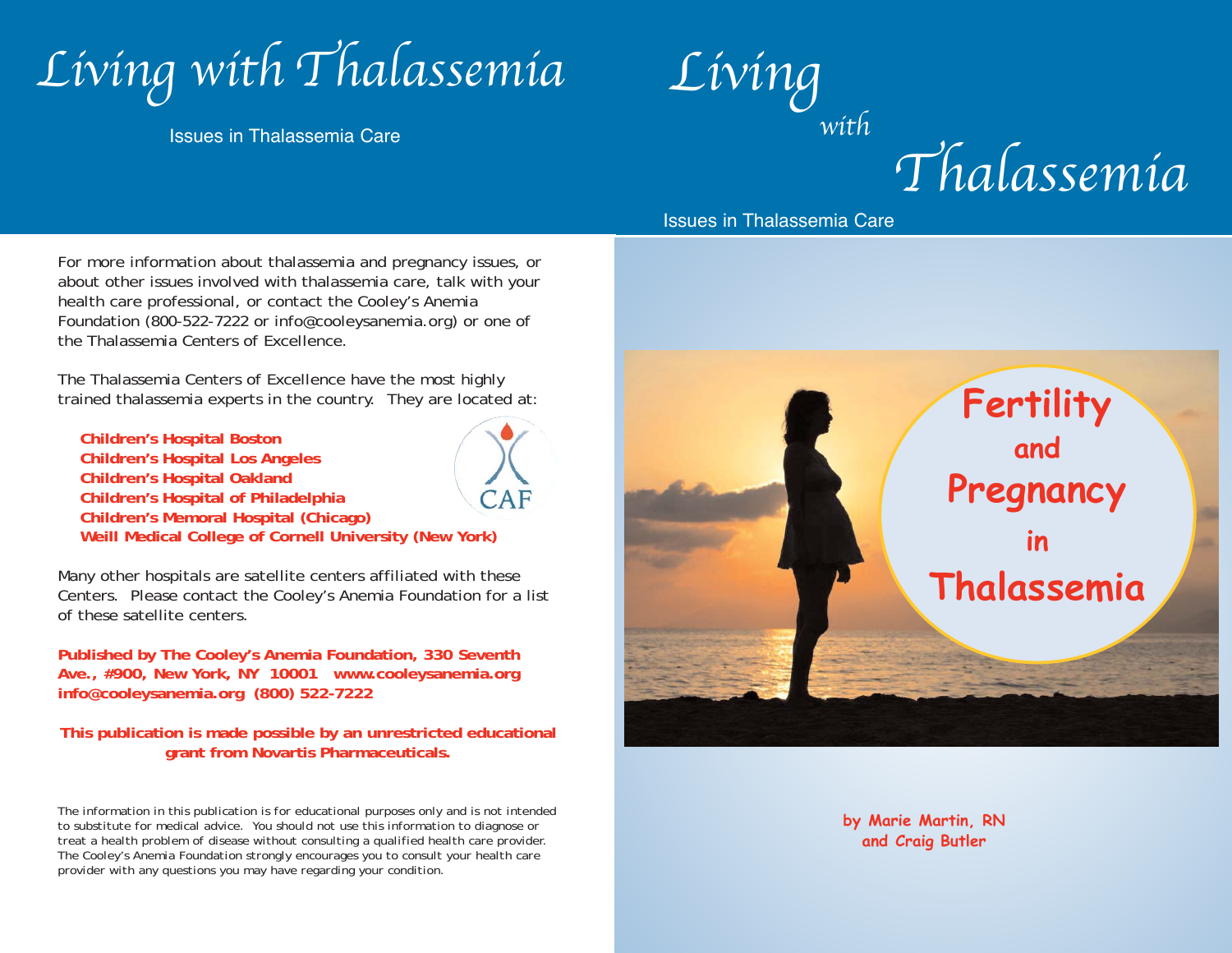**In recent years, an increasing number of men and women with thalassemia in the United States have successfully started healthy families of their own. This booklet is intended to answer some of the questions that a person with thalassemia may have about the possibility of starting his/her own family.** 

**Much of the information on fertility and pregnancy in thalassemia is "anecdotal," meaning that it comes from the experiences and stories of individuals but has not been published in a medical journal and undergone careful review by a panel of experts. Because of this, there is still a lot that is not known, and so pregnancy in thalassemia is still to a large degree "uncharted territory." But the increasing number of successful pregnancies does seem to indicate that many men and women with thalassemia do have a good chance of becoming parents, especially if they are in good health (generally) and well chelated (specifically).**

#### **Barriers to fertility in women and men with thalassemia**

The iron overload associated with thalassemia can affect the development of both male and female sex organs, which can in turn affect the reproductive capabilities of a person with thalassemia.

A person with thalassemia may experience delayed puberty. Many of these patients eventually enter puberty. Some do not reach sexual maturity and have a complication called "hypogonadism." This is due to a deficiency of hormones necessary for sexual maturation. In males, the deficiency of testosterone (male sex hormone) leads to underdevelopment of the penis and testicles. In women, lack of production of female sex hormones (estrogen, progesterone) results in lack of development of secondary sex characteristics. This means breast development does not progress, and menses often does not occur. Women who never begin menses are said to have primary amenorrhea. Women who transiently have menses are said to have secondary amenorrhea. Both conditions (primary and secondary) are caused by hormone deficiency induced by iron overload.

Delayed puberty, hypogonadism and amenorrhea are signs of hormone deficiency and likely fertility problems. Most affected males cannot produce adequate numbers of sperm. And affected

## **How did you feel about the pregnancy experience, and how do you feel about being a mother?**

I was thrilled when I found out I was pregnant, and I was probably one of the happiest pregnant women ever. I was not expected to live as long as I have, and pregnancy was never a thought, so the idea of becoming a mom was almost surreal to me. It is truly a gift, and I am especially grateful, given all the health obstacles in my path and the fact that there are women who are much healthier than I that can't have children.

#### **What else would you like to say?**

I cant stress enough how important it is to prepare your body for pregnancy by getting yourself in the best possible health before pregnancy. It is crucial to have your hematologist on-board with your plans from the beginning, so they can help and support you. I also relied heavily on my family (in-laws and parents) for help, especially once the baby was born. Pregnancy and the baby's first 6 months are exhausting for a healthy woman, and can be incredibly trying for a woman with thalassemia. I don't think I could have done it without the help of my in-laws, especially when I had to go for blood when my daughter was only days old.

I think it is wonderful that people with thalassemia are now healthy enough to have children of their own. Pregnancy is truly a gift, but it can be exhausting on even the healthiest of women. So make sure you have support so that you can enjoy the experience to its fullest.

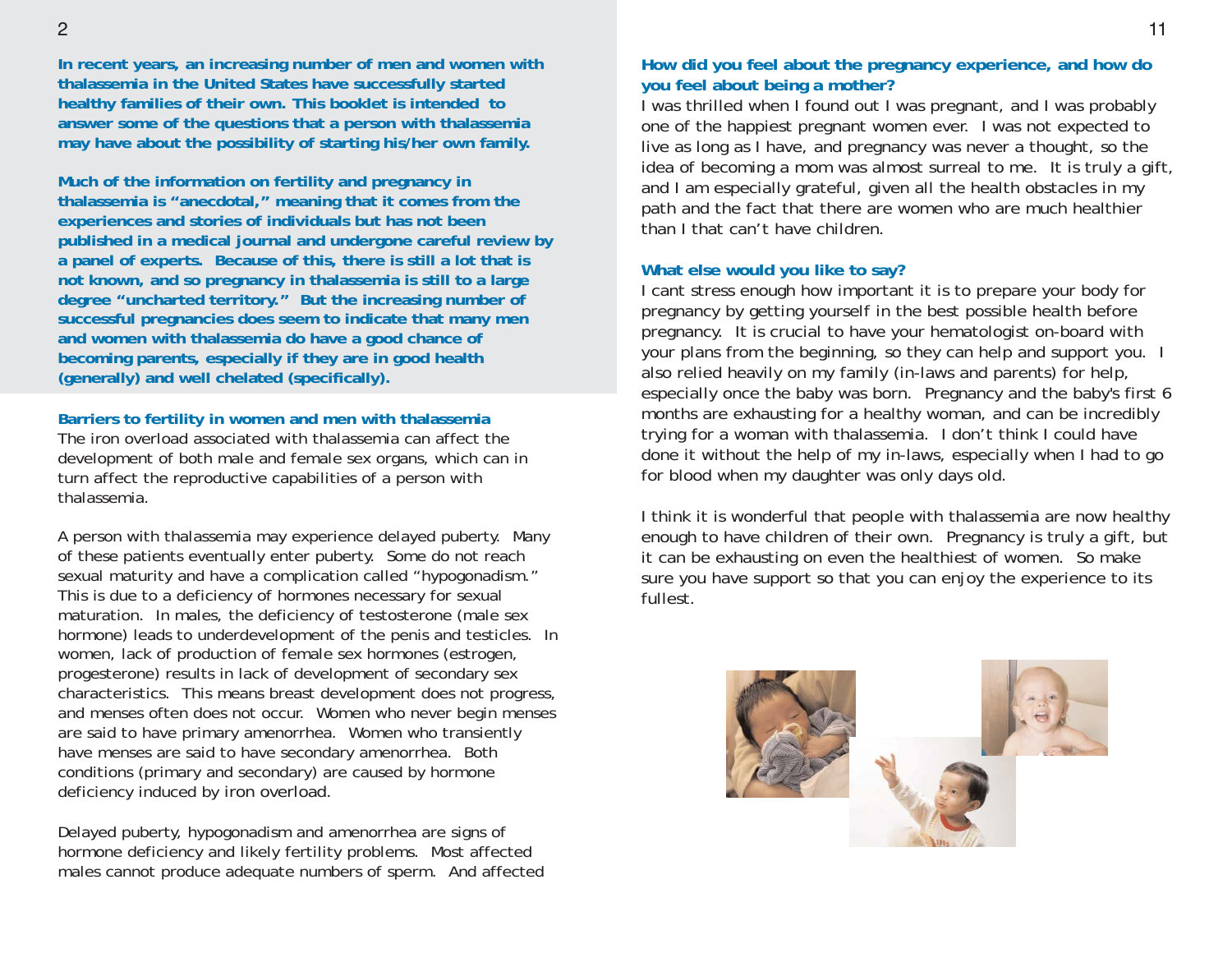weeks, I went weekly (most healthy women go weekly after 36 weeks). I also had numerous ultrasounds, whereas a normal woman will only have 2 or 3 at most. In addition, I had a planned c-section, to try to avoid transmission of the hepatitis C and to try to control and reduce blood loss during delivery.

# **What changes in therapy did you have during your pregnancy? What things was your doctor "looking out for?"**

As soon as I found out I was pregnant, I stopped my Desferal and was able to stop chelation therapy for the entire pregnancy. My hematologist closely monitored my ferritin levels to make sure they didn't go over 3000, in which case he would have put me back on Desferal (which didn't happen until 2 weeks after the delivery).

My hematologist also closely monitored my hemoglobins and made sure that my pre-transfusion hemoglobins were kept above 10. (Before pregnancy, I was transfused around 8 or 9). We had expected that I would need more frequent transfusions during the pregnancy, but this did not happen.

## **Were there any difficulties relating to thalassemia during your pregnancy?**

No, I was very fortunate that way.

## **What advice would you give to a woman with thalassemia who wishes to have a baby?**

Make sure to get your hematologist's blessings before trying to conceive. You will need their help and support throughout the pregnancy, so get them on-board from the beginning. This is especially important if you have complications from thalassemia (cardiac, endocrine, hepatitis C or HIV).

Get yourself in the best possible health before conceiving, because pregnancy is stressful on the body. Get your ferritins as low as possible, preferably below 1000, because it is better to avoid chelation therapy during the pregnancy, and in the first two trimesters, the ferritins will start to rise. Be prepared for more frequent tranfusions. Although it didn't happen to me, it has happened to other pregnant women with thalassemia.

females do not ovulate. Thalassemia may induce other medical problems that can impair fertility, such as diabetes and hypothyroidism. In addition, a man or woman may have fertility issues that are unrelated to thalassemia. (The American Society for Reproductive Medicine estimates that 1 in 7 couples in the general population has some form of difficulty conceiving.)

## **Overcoming barriers to fertility**

As with many other issues related to thalassemia, maintaining a proper chelation therapy may help prevent fertility issues from arising. The less iron in the body, the less likely it is to settle in the hypothalamus or pituitary and bring about fertility barriers.

## **A Little Bit About Sexual Development**

In a male, sexual development and function is related to the coordinated efforts of the hypothalamus, the pituitary gland and the testes. The hypothalamus is a part of the brain with a great many functions, one of which is to create gonadotropin-releasing hormone (GnRH). The hypothalasmus releases GnRH in small pulses; when it does so, the pituitary gland responds by releasing luteinizing hormone (LH) and follicle-stimulating hormone (FSH). The testes respond to the LH by generating testosterone. Testosterone, in turn, affects the development of the sex organs and the production of sperm. (Sperm production is further affected by FSH.)

In a male with thalassemia, excess iron in the blood may get deposited in the hypothalamus and/or the pituitary gland. When this happens, it may affect the pituitary's ability to create and release LH and FSH, thereby decreasing testosterone production and the subsequent maturation of the testes and the generation of sperm.

The hypothalamus also stimulates the creation of LH and FSH in the pituitary in females, with LH and FSH playing a part in creating estrogen and producing eggs. As with males, the presence of excess iron in the hypothalamus and/or the pituitary may impair the creation and release of these hormones and this may affect the development of the ovaries and eggs.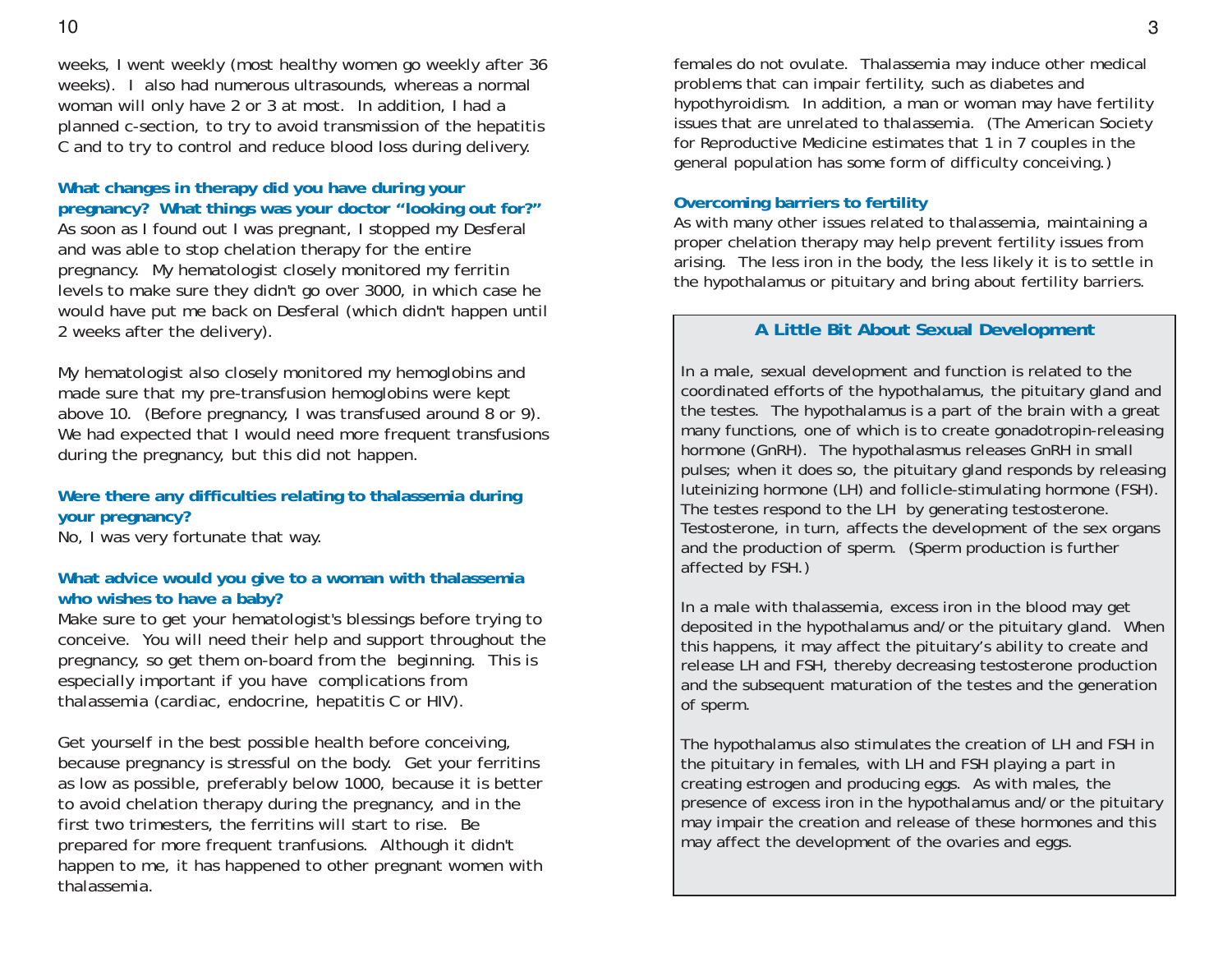For those individuals for whom these fertility issues have already developed, hormone replacement therapy (estrogen and/or progesterone for women, testosterone for men) may be effective. Estrogen, progesterone and testosterone can be administered in a number of ways, including orally, topically and by injection. An experienced endocrinologist can advise individuals as to whether hormone replacement therapy is advisable and what specific therapy would be recommended. S/he can also discuss with individuals the advisability of other possible fertility treatments, such as clomiphene citrate (which helps induce ovulation) or assisted reproductive technologies (such as in vitro fertilization) However, any such decisions need to be made after consulting a medical professional with specific experience in infertility issues.

#### **Things to Consider Before Conceiving**

Every couple that is contemplating pregnancy usually weighs a number of factors (financial, personal, emotional, etc.) before moving forward with plans. The man or woman with thalassemia may



also want to consider other factors, such as having his/her partner tested to see if s/he carries the trait for a hemoglobinopathy (thalassemia, sickle cell, etc.)

For obvious physical reasons, there are many considerations that a woman needs to contemplate that don't apply to men.

As a woman with thalassemia, you need to ask:

• "Am I ready to enter a period of time during which my blood transfusions may increase, while my iron chelation therapy may be stopped altogether while I am pregnant?"

• "Do I have an appropriate support system of family and friends who will provide help after birth, when my own shortterm and long-term medical needs have to be considered along with the needs of my baby?"

• "Are I and my partner in agreement about the advisability of pregnancy, given the possible risk, both to me and to the fetus, that may be involved?"

### **Do you have any advice for other men with thalassemia who wish to start a family?**

My only advice is to go for it, if that's what you want to do. Worrying about it takes too much time and no one has time to waste. Nothing you worry about will ever replace the feeling of seeing your child in your arms, or the hugs, kisses and good times and bad that you experience raising children.

**Did the experience of trying to create a pregnancy cause any changes in you (your outlook, feeling about therapy, etc.)?** After having a child, I found I was more concerned about my chelation therapy and overall health. I was happy to find that there are so many options open to me.

Parenthood may be difficult, but it is well worth it. Every birth is a miracle, every life is miracle, every person is a miracle. Doctors are God's gift to us to fix some of the mistakes that life causes. God didn't make any mistakes.



# **Words from a Mother with Thalassemia**

*A woman with thalassemia who is the mother of a healthy child shares some of her thoughts.*

### **Were there any complications (related to thalassemia) involved in the process leading up to conception?**

No, I have no endocrine complications or fertility issues due to iron overload, so conception was not an issue for me.

**What did you, as a person with thalassemia, have to do or go through during pregnancy that is different from what a nonthalassemic person would have done or gone through?**  Because of my thalassemia major and my positive hepatitis C status at the time, I went to a high-risk OB/GYN. From the onset of my pregnancy, I went to my OB every two weeks. (I think "normal" women go every 4 weeks), and at around 30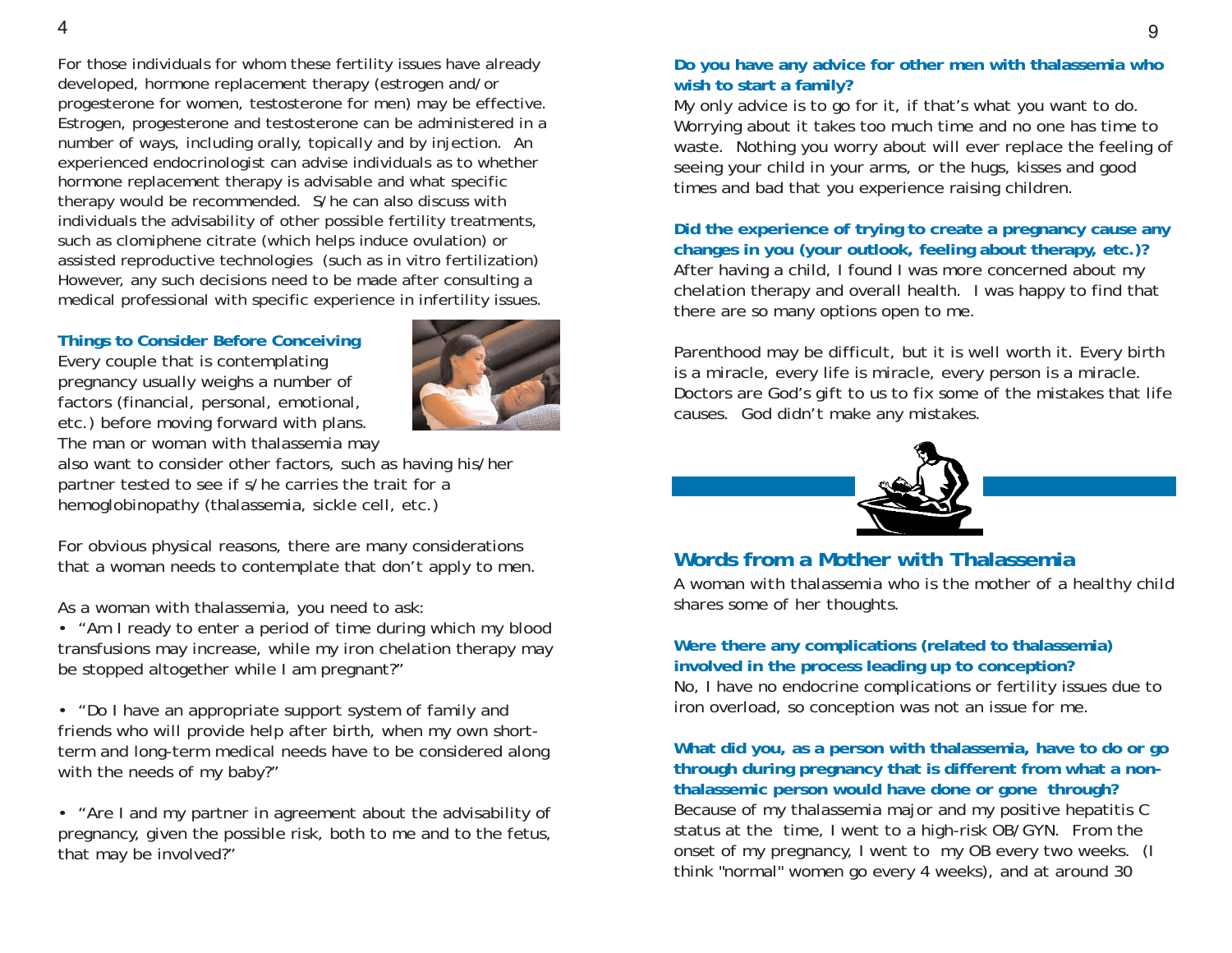# **Words from a Father with Thalassemia**

*A man with thalassemia who is the father of two healthy children shares some of his thoughts.*

### **When you and your wife decided you wanted to have a family, did you have any concerns that were related to the fact that you have thalassemia?**

Yes, we had many concerns. We knew we wanted children and needed to know our options. My wife got tested for thalassemia trait. Since I was pretty healthy at the time, we didn't concern ourselves with the issue of getting pregnant as much as with issues of parenting and raising children. We let nature take its course; if it happened, we would be blessed, and if it didn't, we knew there were options (assisted reproduction, adoption, etc.). I think my biggest concern was that of any other father's - raising a child and meeting the financial liabilities and, in my situation, worrying about the financial burden if I became unhealthier in the future.

## **Were there any issues involved with thalassemia that affected the ability to bring about a successful conception?**

Not really with our first, but more so with our second child. When we started trying for another child we ran into problems. My hormone levels dropped as a side effect of having thalassemia, so I needed some hormone therapy to get to the proper levels. I also had a varicocele (unrelated to my thalassemia) that needed repair. After treatment, we still had difficulties; my wife was checked, and both of us were fine. I discussed many of my concerns with my doctor only to realize that ultimately, my concerns weren't anything out of the usual. My biggest fear was the "what if's" health wise. It was a wake up call for me to do what I was supposed to do to keep as healthy as I possibly can.

We started looking into fertility options and drove ourselves crazy because the options weren't covered under our insurance. We needed to take a breather and think about the situation. We gave up worrying, and eventually (5 years later than planned), my son was born.

## **What are some of the challenges for a pregnant woman with thalassemia?**

• Whether or not a woman has thalassemia, there is always some degree of risk associated with pregnancy. That risk increases for a woman with thalassemia, as the stress that is associated with any pregnancy may potentially worsen any existing problems with the heart, liver, etc. The healthier you are before you become pregnant, the better for both you and your baby.



• One of the first things to consider before entering into a pregnancy is that blood transfusion requirements typically increase during pregnancy; at the same time, iron chelation therapy is likely to be discontinued during pregnancy. For that reason, assessment of iron loading is crucial prior to and during pregnancy. Potential mothers should be aware that chronic anemia may have a negative effect on fetal growth and may also contribute to premature birth, so maintaining appropriate hemoglobin levels via more frequent transfusions is important both for maternal health and for fetal health.

The recommended discontinuation in iron chelation therapy is due to lack of information regarding how any current chelator may potentially affect the fetus. Because of the lack of data, doctors may choose to err on the side of caution; however, the exact chelation regimen will be determined based upon the overall health and iron loading of the individual patient.

Some doctors and patients who have undergone pregnancy report anecdotally that iron levels often do not rise as high as might be expected during pregnancy. A theory has been advanced that the fetus absorbs much of the excess iron and that it does so with no apparent harm to itself; however, there is not as yet sufficient published data to either support or dispute this theory.

• During a typical pregnancy, the heart has to work about 25- 30% harder (and even more so during labor and delivery), which may increase the frequency with which a patient is transfused.